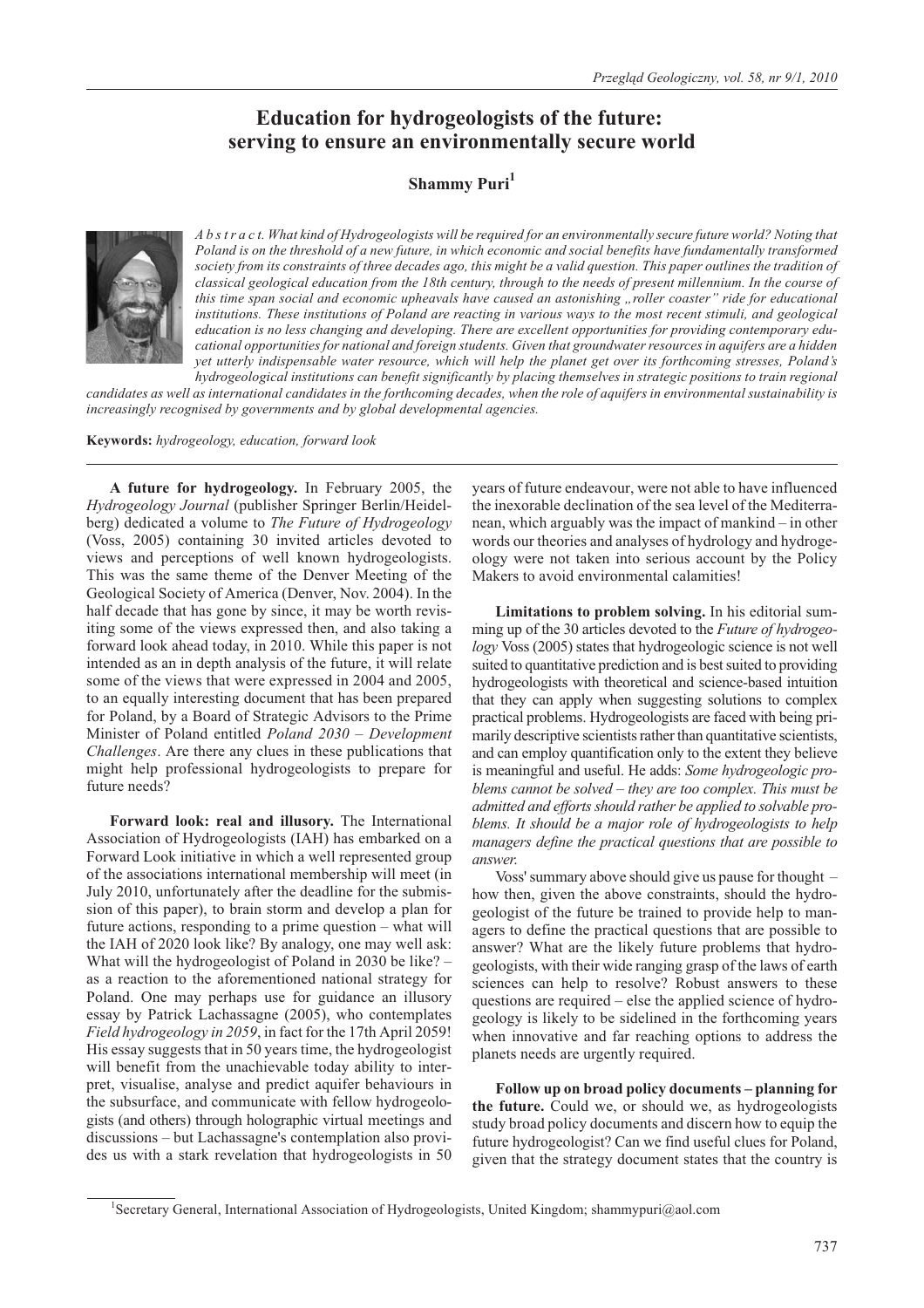on the threshold of a new future<sup>2</sup> in which economic and social benefits have fundamentally transformed society from its constraints of three decades ago. What will the next three decades bring on the social, economic and environmental front that sound management of aquifers could underwrite?

The author does not profess to have all the answers, yet as a graduate from a Polish university from the class of 1970, he is modestly offering his views relying on over 35 years of worldwide experience in groundwater based environmental management. He feels that his credibility to comment comes from having more or less kept abreast of developments in Poland, from many short professional and personal visits over the last four decades<sup>3</sup>, and through maintaining a very close contact with the graduates of his own peer group (Fig. 1). His opportunities for in depth discussions with the class of the  $1970$  takes place at "zjazd" (meeting) held once every three or so years, the most recent of which was in June 2010 held in the Sudeten Mountains resorts. The author has thus gratefully accepted the invitation of the Chief Geologist and Under Secretary of State in the Ministry of the Environment of Poland to set out some of his views below.

# **From classical to modern**

**Evolution of the academic cadres.** In Poland, as in many other countries of the world, the science of hydrogeology really expanded around the 1950's (Kozerski et al., 2010; Ró¿kowski, 2008). A number of institutions and agencies were involved in this, both in academia and in government supported research institutes. At the Warsaw University, although a department devoted to Geology came into being on the 15th November 1915, and survived the very difficult intervening years of political change and instability. It was not until the 1st October 1952 that a formal Department of Geology was established, with 12 subdepartments and 16 scientific sections, although due to lack of staff resources not all of them were operational. In one of these scientific sections, a future leader of Polish hydrogeology, Professor Józef Gołąb, who even then had unconventional ideas about aquifers and their functions, held the position of director of Geological Mapping. It was not until 1954, that with the decision of the then Ministry of Higher Education, the hydrogeology and engineering geology sections of the Gdañsk University of Technology were transferred to the Warsaw University. Reflecting the trends of the time, the hydrogeology section was within the Subdepartment of Quaternary Geology and Technical (engineering) Geology, under the formal direction of Professor Gołąb. Finally in 1957, formal subdepartments of Hydrogeology and of Engineering Geology were established. The former had such eminent professors as Zdziłsaw Pazdro and Aleksander Tuszko heading them. In 1968, with more political changes, the subdepartments were merged into an



Fig. 1. The Class of 1970, Department of Geology, Warsaw University meets at the Zakopane "zjazd" (May 2008). Photo from S. Puri's archive

<sup>&</sup>lt;sup>2</sup>See *Poland 2030 – Developmental Challenges*. Board of Strategic Advisors to the Prime Minsiter of Poland; www.Poland2030.pl/www.zds.kprm.pl

Which have since December 2009 been regrettably marred for the author by the Polish Border Guard Services' repeat harassment meted out; see http://www.hfhr.org.pl/Noswiadczenie-157.html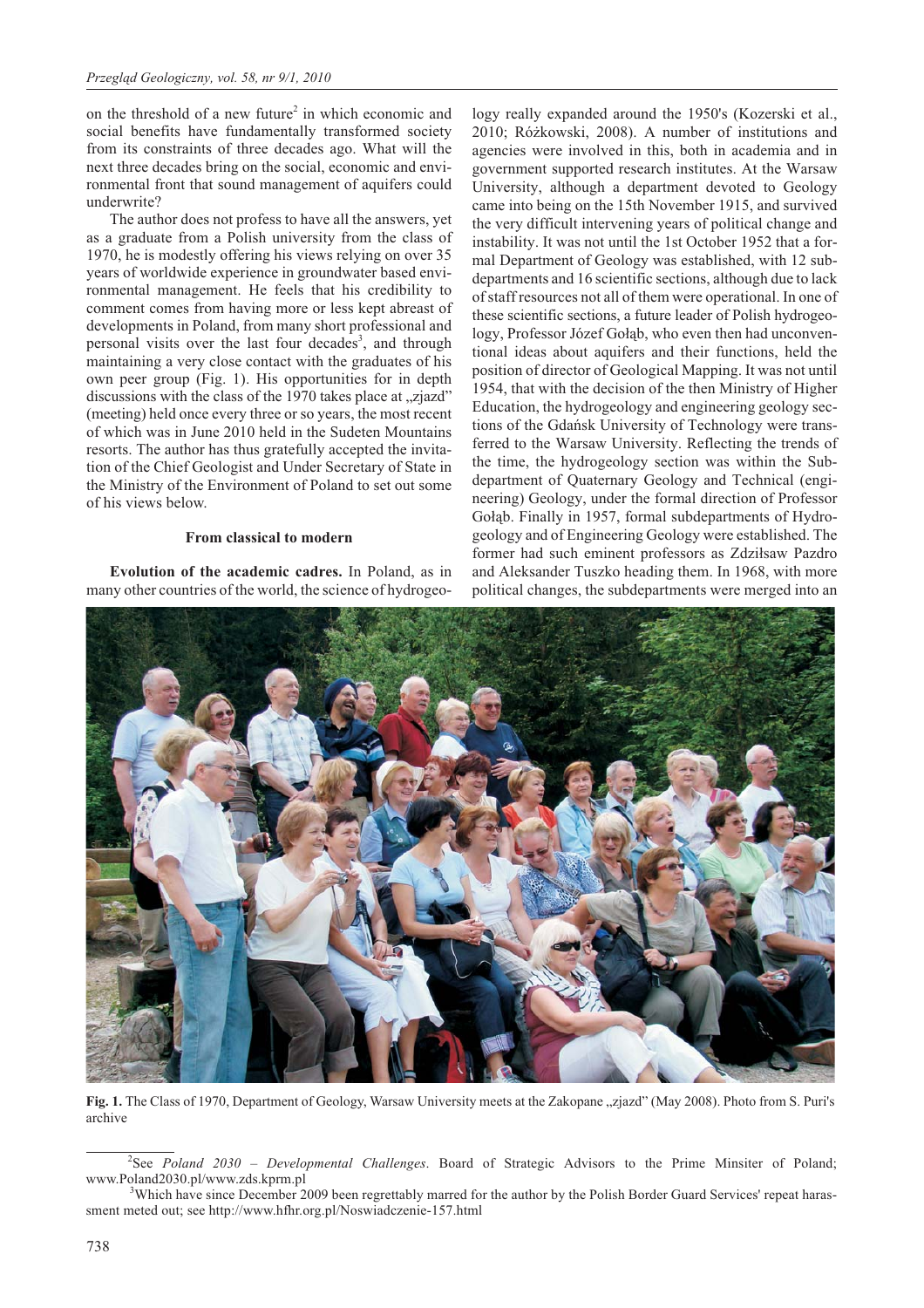Institute of Hydrogeology and Engineering Geology under the leadership of the enigmatic Professor Witold Kowalski.

graduated from Polish universities between 1954 and 2009, are.

**Regional needs drive the development of the science.** While the classical descriptive hydrogeology was developing and evolving in central and northern Poland, concurrently, the development of mining hydrogeology was also undergoing evolution and development since 1946 at the Akademia Górniczo-Hutnicza in Kraków, known as AGH University of Science and Technology (Kleczkowski & Sadurski, 1999) and later also in the University of Silesia (Ró¿kowski, 2008). It was in the inter war years that the assessment of the dewatering required for deeper coal mining required more detailed analysis and the accurate prediction of groundwater level declines. The complicated multi aquifer systems of the Silesian Coal Basin, consisting of Quaternary, Mesozoic, and Carboniferous formations were a driver for intricate hydrodynamic analysis. The increasing intensity of energy demand for industrial development required coal mining from greater depths, and consequently over the following decades Quaternary, Triassic, and Carboniferous aquifers had to be significantly dewatered, with all of the well known associated environmental impacts.

**Moving from the descriptive to the quantitative.** Although the science of hydrogeology in Poland has evolved over the last 120 years (Kozerski et al., 2010 – this volume, p. 730), until the mid 1950's it was primarily a descriptive science, with emphasis on cataloguing the natural occurrence of groundwater. Since the Quaternary aquifers of much of central and northern Poland are the main water bearing formation used for public supply, industry and to some extent irrigation, it was these formations in which most of the analyses of intergranular flow were conducted. In southern Poland Palaeozoic and Mesozoic fracture flow aquifers received attention in connection with the mining of coal and other ores. Much of the early quantitative work on evaluating the yield of water supply sources was based on the steady state solutions, well known from the then contemporary literature. In the mid 1960's there was a dramatic change with the need for non steady state analyses, especially in connection with prediction of short term aquifer response in connection with deep mining operations as well as for geotechnical engineering for civil construction.

The growing awareness of the environmental aspect of hydrogeology, firstly in connection with assessments of pollution, and later also of protection of potable supplies, resulted in the 1970's of the establishment of a studium for environmental protection and natural resources, which in 1993 became a full fledged subdepartment at the Warsaw University under the direction of Professor Andrzej Dragowski. Similar developments have taken place in other academic institutions in Kraków, Katowice, Poznañ and others (Herbich et al., 2010 – this volume, p. 803). Data are not available that may demonstrate that the present day professionals graduating from the educational institutions are fully suited to the present day needs, but it can be assumed that to a great extent the 2700 hydrogeologists that

**A guide to the future expectations.** Quoting from the *Poland 2030* document, *Today in 2009, Poland is a completely different country than it used to be two decades ago*, an observation that the author can readily testify to from personal experience. From 1989, the wide ranging social and economic upheavals in the land have also caused an astonishing roller coaster ride for educational institutions. They have had to change, to adapt and to react to the new conditions, often requiring far ranging change in the attitudes to the application of science to the new economic reality – in delivering education and in resolving environmental issues. Has this transformation taken place successfully? The evidence is sporadic, but on the whole the transition has been managed satisfactorily, though pockets of underdevelopment still remain. The *Poland 2030* document warns that if development drifts are allowed to take hold, then there is a r*isk of falling into passiveness, apathy, and self indulgence with past achievements, disregarding the fact that the future calls for imminent action and change adjustment*. How to answer this call to avoid drifts so that the natural science graduate, with groundwater man- agement training, may provide real and measurable value inputs? Such questions might to some extent apply to all natural science academia of Eastern Europe, the countries of the Former Soviet Union and indeed many other parts of the world.

#### **Changing social conditions reflected in institutions**

**Perceived expectations.** Of the various developmental challenges that are described in the *Poland 2030* document, the policies that are related to the improvement of productivity, mobility and adaptiveness of the economy, call for adjusted educational models that address the selection, recruitment and a change in the incentive system, with new funds for science and technology and stimulation of the interest of the private sector in underwriting research leading to cooperation between science and business.

The educational and training institutions of Poland are reacting in various ways to these most recent stimuli, and geological education is no less changing and developing. The extent to which this is reflected in the didactic material can be assessed by a review of the available material. A listing of the most applicable educational material that has accumulated since the late 90's is shown in Herbich et al. (2010) and this illustrates the range of hydrogeological issues that are at the forefront of today's educationalists in groundwater science.

The *Poland 2030* document sets out a series of tokens of success in the 2030's in a variety of fields including power and climate safety, knowledge based economy and intellectual capital. In each of these fields a contribution from a sound knowledge of the management of earth natural resources should provide a vital and valuable input... By the 2030's renewal energy sources are expected to provide 20% of the demand, diversification of gas based energy resources with the extraction of domestic gas resources reaching a level of 30% share of the liquefied natural gas.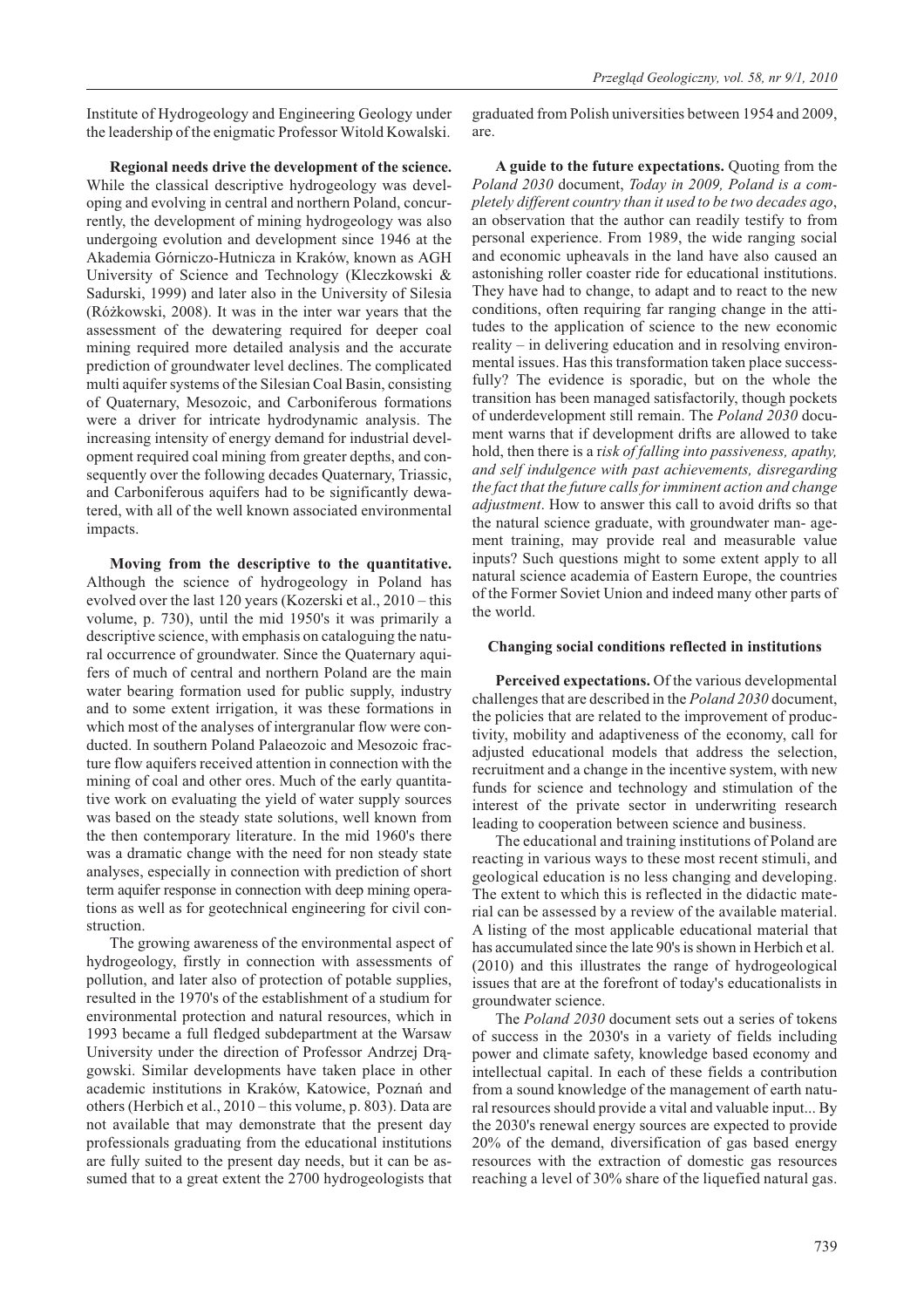A more direct field of interest to educational institutions will be the field of knowledge based economy. The document foresees an improvement of the output of graduates of natural sciences and changing the balance of scientists employed by public sector to the private sector. The numerical targets may seem ambitious, being a 32% transfer from public to private.

**Impact of the changing needs.** Thus it may be surmised that by 2020, ten years from now, the professional demands being made on a graduate with a natural science education, with a sound understanding of the dynamics of subsurface fluid dynamics, may well relate to energy management, and likely to be performed within the private sector. These may include the extraction of heat from groundwater, geothermal resource use, or the production of soil gas and the related groundwater management issues. Although not limited to these aspects of natural resource management, the same professional may well be required to focus on the significant impact of heightened climate variability, an early manifestation of which is even now observed in today's extreme floods. The present day infrastructure (in roads, bridges, residential areas, farming land) is unsuited to the forthcoming climate variability and the professional will be required to engage with this. Additionally there would be many social changes that will have started to become effective – such as changing patterns of water demands, the increasing need to manage groundwater dependent ecosystems driven by a more discerning population resident in semi urban and rural regions, and the general pressures from society for a much more sustainable world.

It would thus seem that further evolutions will be required in the curricula to accommodate these future needs that go well beyond the present day approach to integrated water resource management. However, as shown below the contemporary educational structures offering hydrogeological education may have to adopt a new architecture to respond to the wider needs of society, moving from the more traditional to the more innovative application of hydrogeological analysis to fields in which it is not yet engaged, such as carbon capture and storage and all similar related uses of the subsurface spac found in aquifers.

#### **Contemporary educational structures**

**The conventional curricula and the benefits.** As contemplated above there would seem to be a need to revise the architecture of the curricula in the near future. If this is not done by the more traditional institutions, there is some evidence to suggest that other, non traditional institutions could pick up the opportunities. In Poland there are excellent opportunities for providing contemporary educational opportunities for national and foreign students ( Herbich et al., 2010). There are five institutions of Higher Education in Poland that offer education to the aspiring hydrogeologist, producing about 120 graduates each year. In common with other EU countries the education is based on the Bologna System consisting of a First degree (6–7 terms) leading to a degree of Bachelor of Science or Bachelor of Arts; a Second degree (3–4 terms) leading to the degree of Master of Science or Master of Arts and a Third degree – doctoral studies – involving independent research leading to the degree of Doctor of Science.

**The current academic institutions.** The scope of the teaching at the University of Warsaw includes 2 to 3 hours of weekly lectures, supplemented by tutorials in such topics as hydrogeochemistry, groundwater resources, spoil mechanics, geophysical methods, dynamics of flow, modelling, quality protection, engineering geology, applied hydrogeology, and methods used in the field. The latter field course includes field assessments of hydrogeology and engineering geology, elements of field mapping based on groundwater level surveys in wells, field water quality observations, preparation of cross sections, the impact of anthropogenic activities such as disposal of wastes; these field based training activities are undertaken in and around – Chełm, Krasnystaw, Rejowiec, Zamość, Lublin, Włodawa.

At the subdepartment of Hydrogeology and Engineering Geology, AGH–UST, in Kraków, the emphasis of the graduate studies, in addition to the similar general scope as in Warsaw, is on the mining and engineering geology of coal and other ores. This also includes the interpretation and application of the legislation of the mining sector. Since mine dewatering and maintaining safe under ground working conditions is an important part of mining, the graduates can specialise in this aspect of hydrogeology. The subdepartment also aims to provide the graduate with the full capacity to produce engineering designs and to conduct construction supervision of investments relevant to waste management and environmental engineering.

The Wrocław University offers studies in general hydrogeology and in applied hydrogeology, with the former focussing on groundwater flow dynamics with an emphasis on fractures and karstic formation and the basin wide studies of the SW regions of Poland. The applied hydrogeology, aspects relate to the anthropogenic impacts in the Silesian region, an area that was very heavily impacted in the last century through intensive mining and practically no environmental protection until after the major political changes of the late '80s. Potential graduates wanting to gain an experience in the major transition of long term no action on impacted environments, to significant change, can get good experiences by studying in these regions.

The Adam Mickiewicz University in Poznañ offers studies in hydrogeological resources assessment at the basin scale as well as in source development and quality protection. The emphasis is on the monitoring of aquifers and assessment of the migration of pollutants in the subsurface. With regard to water source management, the department is engaged in education of well screen clogging. The consequent reduction of well yields and the related increase of production costs. Changes in land use and its impact on groundwater management have been analysed by the department (Dragon & Górski, 2008) thus linking the important aspect of connecting land use with aquifer management – still a linkage that seems difficult to incorporate in land use policies in many parts of the world.

**The transition from the contemporary to the future.** As may be surmised from the above, much of the contem-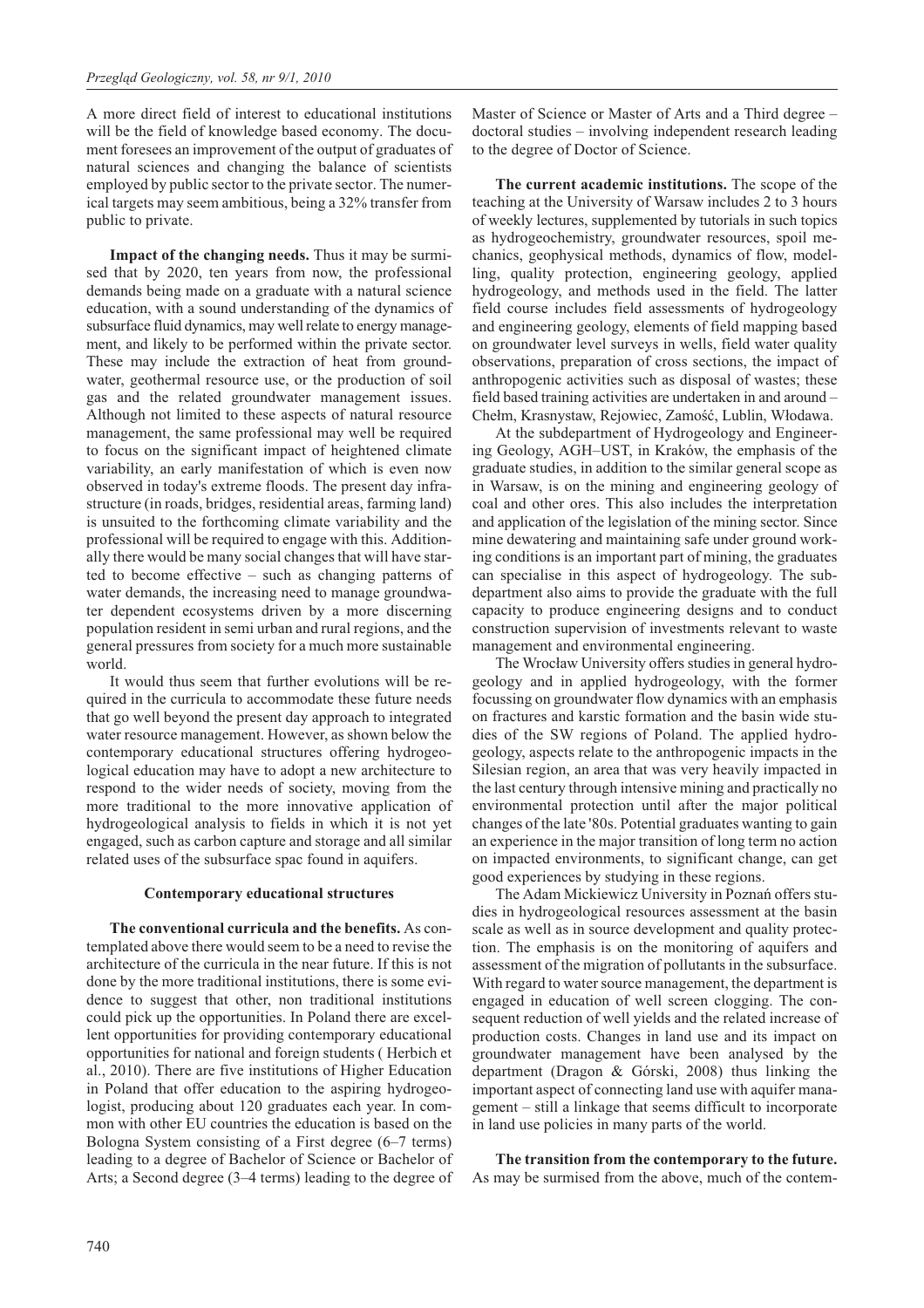porary hydrogeological education, at least at the undergraduate level focuses on the conventional aspects of groundwater resources management. Aspects of the environmental role of aquifers is becoming more important, in response to various legislations principally the *EC Groundwater Directive* (2006), a key driver in the way in which aquifer systems may be protected, as opposed to the just the water within them. Already there is a need to converge aspects of hydrogeology with ecology to address important groundwater dependent ecosystems, an example of which is found in the Polesie National Park that are found overlying a major Cretaceous aquifers system that stretches across Poland, Ukraine and Belarus. This is also an area of significant coal mining both in Poland (Lublin Voivodeship) and Ukraine (Lviv and Volhynia Oblasts), as shown in Figure 2, 3.

Voss' arguably pessimistic and perhaps conservative view (see above, Voss 2005) of the future might surely lead us to the drift that is warned against in the *Poland 2030* document. Hydrogeological education should not be allowed fall into the *passiveness, apathy, and self indulgence with past achievements, disregarding the fact that the future calls for imminent action and change adjustment*. There is indeed quantitative uncertainty in the science of hydrogeological analysis and prediction, but the position of Tartakovsky and Winter (2008) of an uncertain future for hydrogeology may promote the drift that is mentioned above. His argument for a radical overhaul in educational curricula, from high school through graduate school has the goal of improving quantitative skills to include, biogeo-



**Fig. 2.** The river Bug Basin, approximate extent of Palaeozoic-Mesozoic Aquifer Systems



**Fig. 3.** Carboniferous formations in Lublin Coal Basin area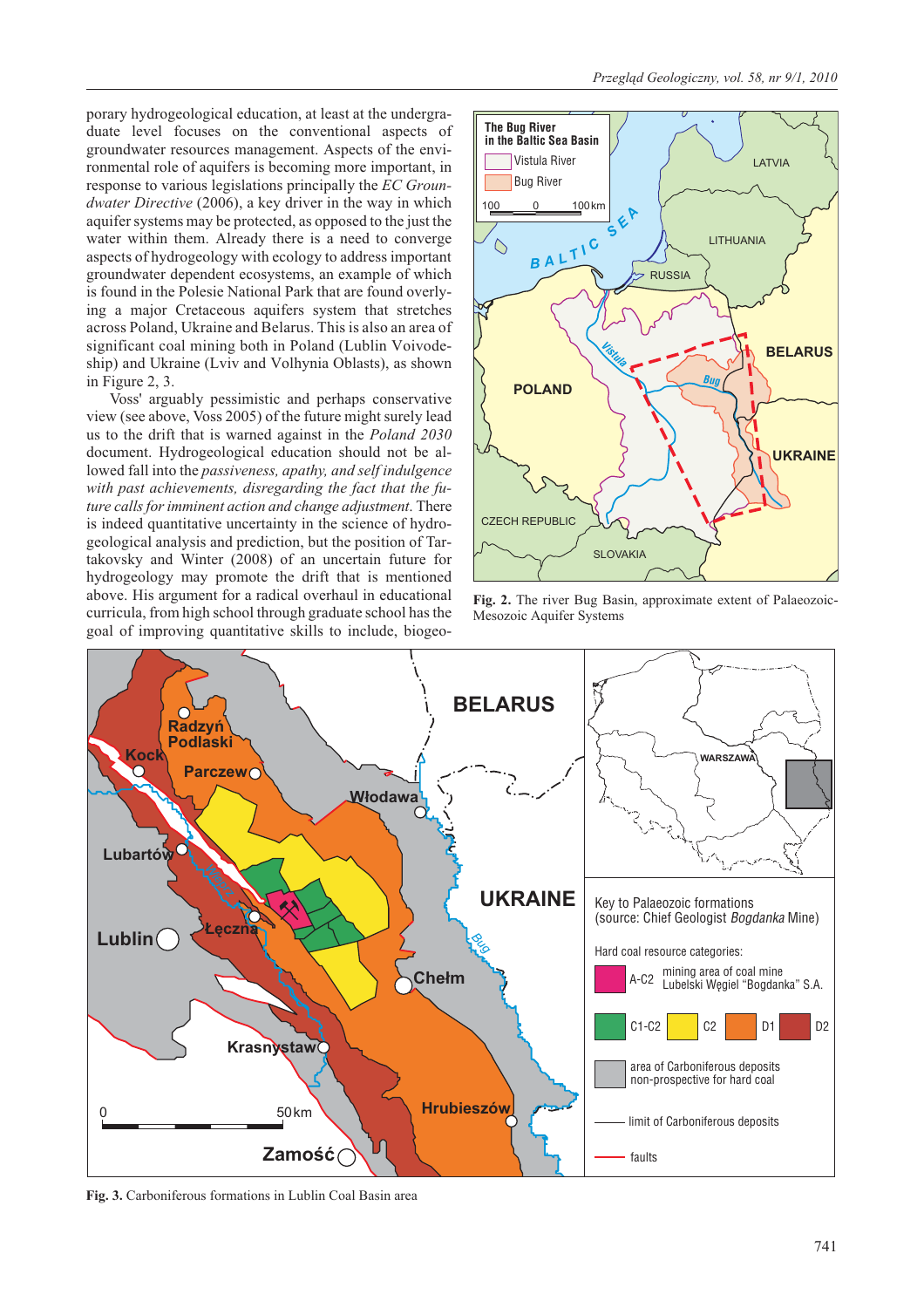chemical processes, ecohydrology, effects of global change, and scientifically sound management of water resources. In the view of this author this is insufficient.

The subsurface space in aquifers is a remarkable under recognised and under utilised resource. It can be used for multiple applications and cross sectoral benefits, as is briefly outlined next based on the example of the Palaeozoic-Mesozoic Aquifer System that is found underlying the Polesie National Park.

### **Aquifers are indispensable for sound environmental development**

Given that groundwater resources in aquifers are a hidden yet utterly indispensable as water resources, occupying freely available space in the pores and rock fractures, they can help the planet get over its forthcoming stresses. Poland's hydrogeological institutions can benefit significantly by placing themselves in strategic positions to train regional candidates as well as international candidates in the forthcoming decades, when the role of aquifers in environmental sustainability is increasingly recognised by governments and by global developmental agencies. One example of applying such multidisciplinary and multi-use training could be the Polesie region (Puri, 2006) that can be used for a reality check.

**Lessons from the field for a reality check.** The planned transboundary West Polesie Biosphere Reserve (UNESCO, 2008) is a region of forested of lowlands including the entire region of the Polish Łęczyńsko-Włodawski Lake District, the Ukrainian watershed of the Bug and the Prypiat known as the Volyn'ske Polesie and the Belarusian Malorita fluvioglacial plains (Fig. 4, 5). From the groundwater dependent ecosystem perspective the regions landscape is a prime area for increasing the environmental resilience of the highly valuable wetlands, moors and swamps. The underlying Cretaceous aquifers discharge into a series of lakes and water bodies. In the 50's there were 68 lakes larger than 1 ha in the Polish part. By the end of the 20th century the majority have been drained or have become overgrown. A similar fate has been met in the rest of the transboundary region.

As described in the UNESCO project document, currently these groundwater dependent ecosystems display trophic diversity: ranging from mezotrophic; ditrophic lakes; and 50 eutrophic lakes. Polesie's lakes also have a large diversity of fisheries. The limnologic and fish diversity of these lakes is accompanied by the high diversity of ecotone zones.

**The potential multiple use, for multiple benefits, in multiple sectors.** A full hydrogeological description of the region is beyond the scope of this paper that is directed to assessing the future education needs of hydrogeologists. Nevertheless this Palaeozoic-Mesozoic subsurface system (Fig. 6) provides a remarkable example of the potential diversity of the type of training and education that may be required, if not now, then certainly by the time that the *Poland 2030's* recommendations have matured.

Here we have at depth (in the Carboniferous sequence) an energy source (operated by a very modern mining company *Lublin Wêgiel*) which is expected to continue to operate for at least 2040; the removal of coal provides space for other materials – recent information from the Office of the Marshal of the Lublin Voivodeship suggests that all the hazardous industrial asbestos of the region might be safely stored in the space created due to the extraction of coal. The same information source has also explained that due to the regions water shortages, there are plans to increase surface storage in small dams and surface reservoirs. However, could not the space being created by the mining of coal also be now designed as a future sub surface store for water (ensuring that it is safe from pollution)? The water for filling these future safe cavities would be from the excessive floods that the Lublin region suffered from in June 2010,



**Fig. 4.** Schematic cross section of the Mesozoic Aquifer System, showing the postulated support to the groundwater dependent ecosystems of Polesie region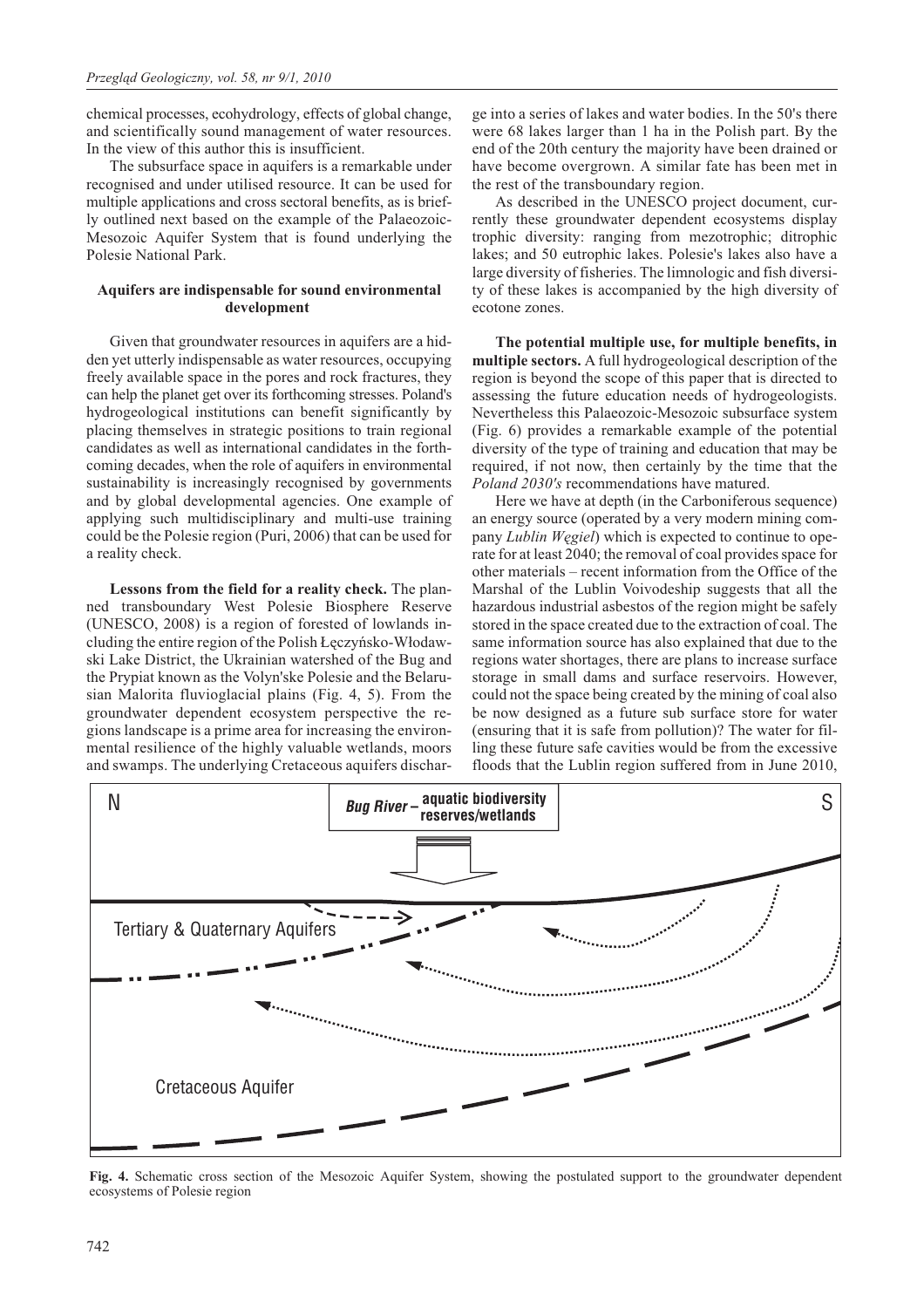

**Fig. 5.** The Polesie lake systems in the planned transboundary natural park between Poland–Ukraine–Belarus (source: Google)

and will continue to, if climate variability intensifies. The lining of the cavities can be devised from suitable expandable plastic liners, which will provide a good fit to the dimensions of the old mining cavities. Further, if the cavities will be accessed by the 600 m retrofitted mine shafts, then there is also the potential to generate micro-hydro power as the surface water is dropped by gravity to the cavities in the previous coal mines. There is thus a potential for multiple gains both economic and environmental.

Above this potentially high value subsurface space, there are the overlying aquifers of the Cretaceous that contain high quality water naturally discharging to the dependent ecosystems of the Polesie wetlands. Adoption of new land use approaches in the farmed lands to incorporate managed aquifer recharge would ensure that the aquifers are replenished regularly. At times of deep drought the water stored in the coal mine cavities at depth could be deployed to protect ecosystems at risk. The presence of karstic features means that some of the dependent lakes (Svityaz, Pulemetske, Pisochne in the Ukrainian territory) are susceptible to the features of such aquifers – rapid drainage, fast transport of pollutants.

The above example, which has only pointed to the most obvious features of a coupled subsurface system, can illustrate the range of educational skills that a future hydrogeologist working in a multi disciplinary team will have to deploy – aquifer hydraulics to demonstrate the linkage to dependent ecosystems, surface water ecology, land use practices and linkage to social stimulation of managed aquifer recharge, geotechnical conditions in mines for their after use, impact of climate variability on infrastructure and potential to use the excess waters, power generation from micro hydro sources and several other aspects including transboundary aquifer legislation (Aureli et al., 2007). If by the 2030's graduates of hydrogeological training will not have the skills to contribute to such multi source, multi user and multi national issues, in past called exotic uses (Puri & Edworthy, 1986), their roles might simply be taken over by others, who in the view of this Author, would be educationally less well prepared to grasp the opportunities for sustainable development of the planet.

The potential that such an area provides (as an illustration) as a training ground for re shaping the education of hydrogelogists can of course be significantly enhanced, since the Warsaw University uses this area for its annual field based training. If the future ten generations of trainee hydrogeologists could, as part of their training, also provide the input needed for applying the multiple approach to resource management, this could surely provide multiple benefits to education, training and awareness raising.

# **What kind of hydrogeologist will be required in the future?**

The above review and assessment is based on discussions with representatives of a series of educational institutions of Poland, scientists and experts, as well as with the Chief National Geologist of Poland. The issues that were illustrated in connection with the Polesie Biosphere Reserve are just a small example of the range of that future hydrogeologists will have to address – as it became clear in a meeting that was held in May 2009 to celebrate the 90th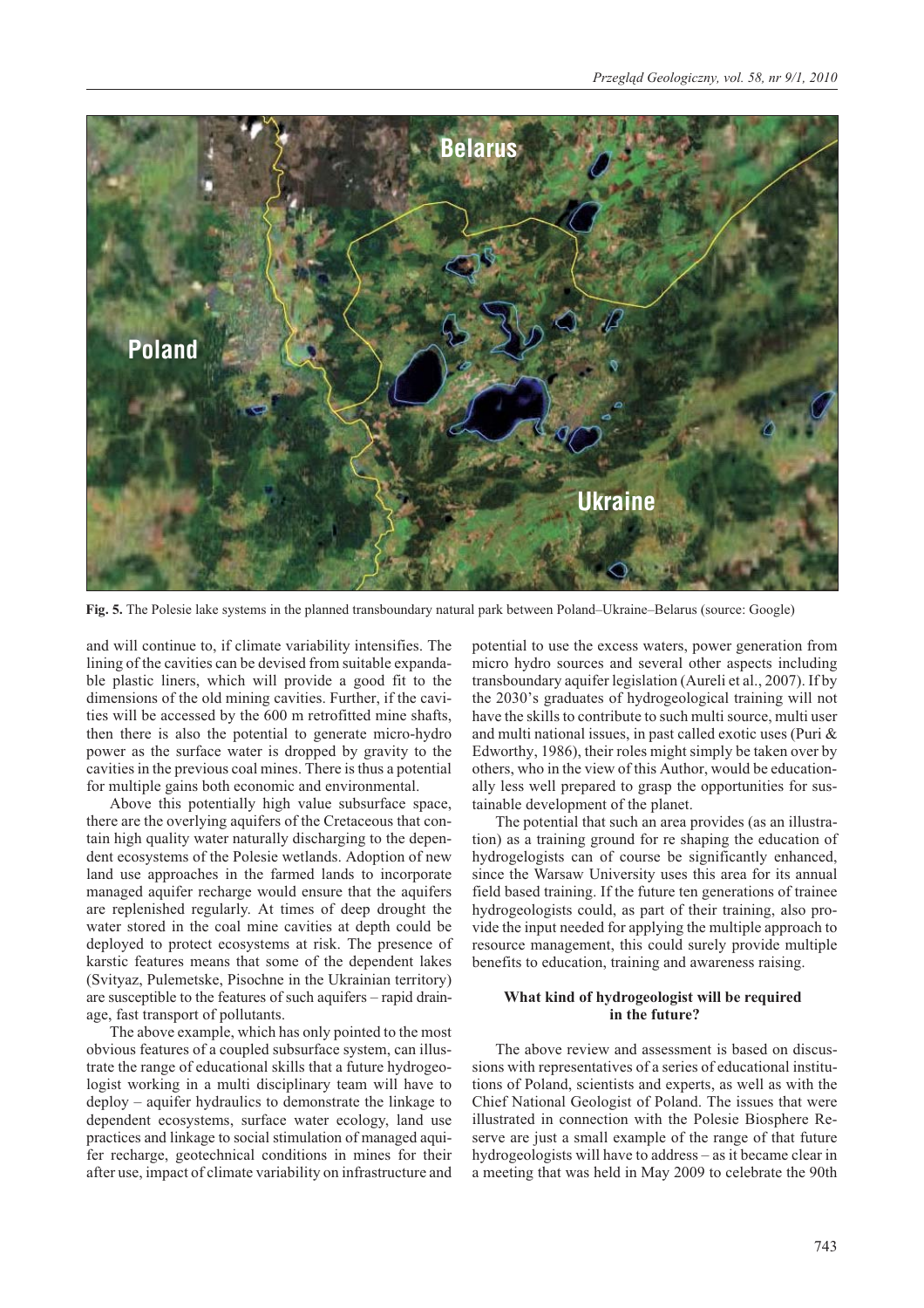Anniversary of the Polish Geological Institute and to establish GEOBRIDGE (Sadurski & Skrzypczyk, 2010 – this volume, p. 797; Kleczkowski & Sadurski, 1999). The GEO-BRIDGE is an initiative involving representatives of Ukraine, Belarus and other experts, including the EuroGeoSurveys under which Polish institutions and those of the neighbouring regions would cooperate, to expand their activities in a range of issues including education in the field mentioned earlier. Although not explicitly discussed in those meetings, the question that arose then was: what kind of hydrogeologists would be required for the future?

As global change of the economies, society, and communications accelerates, it may not be too easy to predict the future. However some principles can be assured. As Devlin (2004) suggests, the hydrogeologists of the future, in addition to the old, new and borrowed, will require something else. The something else is not a nebulous idea. Indeed it is *a stream of qualified, inquisitive and enthusiastic people, excited by the breadth and challenges of the*

*discipline and by the positive contributions they can make to society by studying it*. If this need is fulfilled, the research will naturally follow and the future of hydrogeology will be assured.

Aquifer systems, as key components of the natural and the built environments are increasingly being recognised by many and varied communities – from small farm land owner through to major industrialists, from district councils through to national governments and from specialised UN (United Nations) agencies through to international financial institutions. A major break through that has been achieved by the many experts and scientists of the UNESCO-IHP (UNESCO International Hydrological Programme) and the IAH is the recognition by the Global Environment Facility that the subsurface space in an aquifer system is of significant environmental value that can contribute to global environmental gains. The UN's International Law Commission has also pondered with great care and attention to the advice given by hydrogeologists and have submitted to



**Fig. 6.** Scheme of conformable Palaeozoic-Mesozoic sequence in the Lublin Coal Basin, SE Poland